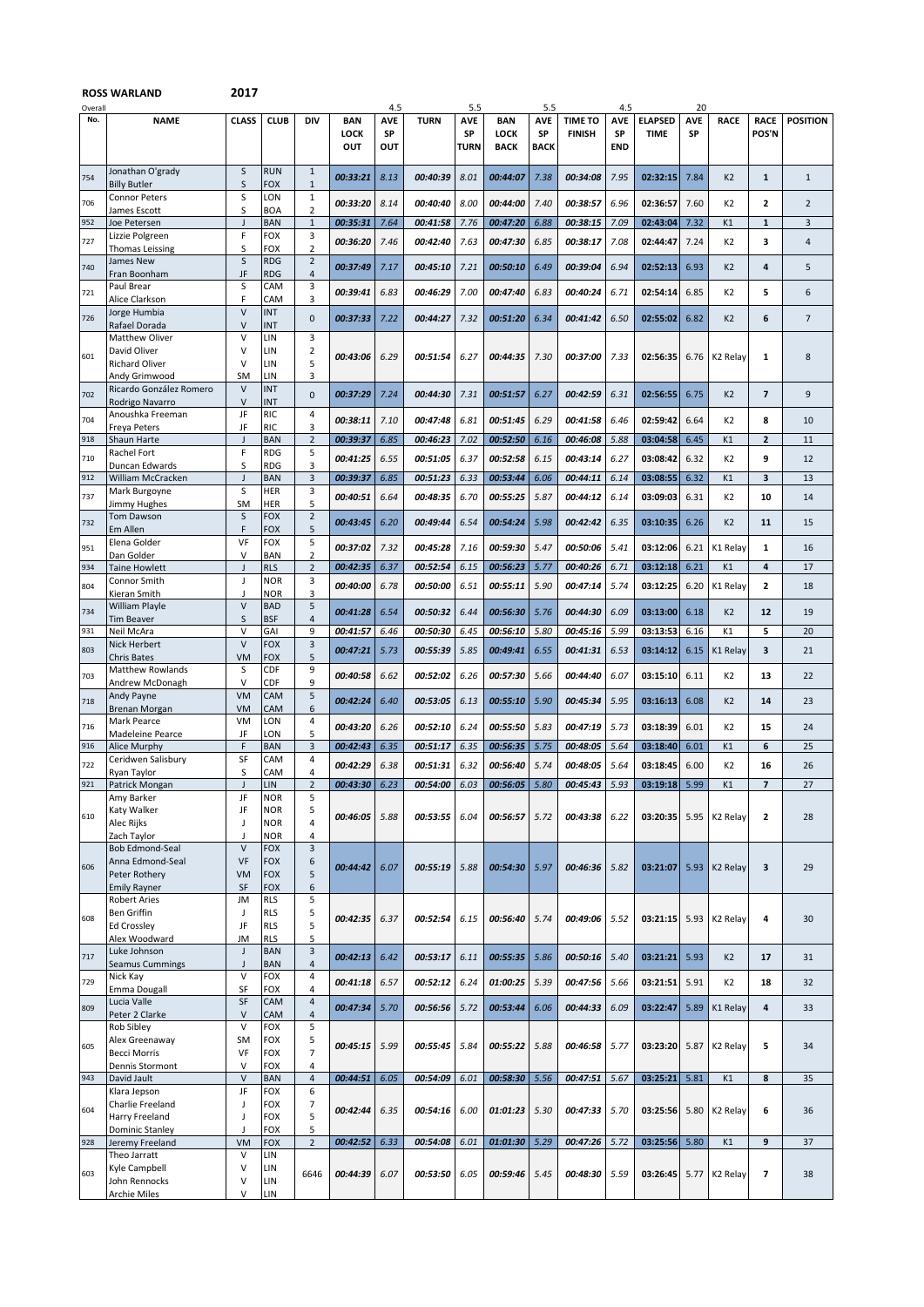| No. | <b>NAME</b>                       | <b>CLASS</b> | <b>CLUB</b>              | DIV                      | <b>BAN</b> | <b>AVE</b> | <b>TURN</b>            | <b>AVE</b> | <b>BAN</b>  | <b>AVE</b>  | <b>TIME TO</b> | <b>AVE</b> | <b>ELAPSED</b> | <b>AVE</b> | <b>RACE</b>          | <b>RACE</b>              | <b>POSITION</b> |
|-----|-----------------------------------|--------------|--------------------------|--------------------------|------------|------------|------------------------|------------|-------------|-------------|----------------|------------|----------------|------------|----------------------|--------------------------|-----------------|
|     |                                   |              |                          |                          | LOCK       | SP         |                        | SP         | LOCK        | SP          | <b>FINISH</b>  | SP         | <b>TIME</b>    | SP         |                      | <b>POS'N</b>             |                 |
|     |                                   |              |                          |                          | <b>OUT</b> | OUT        |                        | TURN       | <b>BACK</b> | <b>BACK</b> |                | <b>END</b> |                |            |                      |                          |                 |
|     |                                   |              |                          |                          |            |            |                        |            |             |             |                |            |                |            |                      |                          |                 |
| 724 | Phil Musgrave                     | VM           | <b>RDG</b>               | 4                        | 00:23:54   | 11.35      | 01:12:06               | 4.51       | 00:58:30    | 5.56        | 00:52:27       | 5.17       | 03:26:57       | 5.77       | K <sub>2</sub>       | 19                       | 39              |
|     | Marc Gutteridge                   | <b>VM</b>    | <b>RDG</b>               | $\overline{4}$           |            |            |                        |            |             |             |                |            |                |            |                      |                          |                 |
| 902 | Aitana Gastaldo Ariza             | F            | INT                      | 0                        | 00:45:29   | 5.96       | 00:54:01               | 6.03       | 01:00:45    | 5.36        | 00:47:53       | 5.66       | 03:28:08       | 5.73       | K1                   | 10                       | 40              |
| 714 | Will Harte                        | $\vee$       | <b>BAN</b>               | 5                        | 00:44:25   | 6.11       | 00:55:35               | 5.86       | 01:00:36    | 5.37        | 00:48:42       | 5.57       | 03:29:18       | 5.70       | K <sub>2</sub>       | 20                       | 41              |
|     | Keith Lobban                      | $\vee$       | <b>BAN</b>               | 5                        |            |            |                        |            |             |             |                |            |                |            |                      |                          |                 |
|     | Julie Hicks                       | VF           | <b>NOR</b>               | 5                        |            |            |                        |            |             |             |                |            |                |            | Mixed                |                          |                 |
| 505 | Emma Taylor                       | F            | <b>NOR</b>               | 6                        | 00:47:14   | 5.74       | 00:56:16               | 5.78       | 00:58:15    | 5.59        | 00:47:55       | 5.66       | 03:29:40       | 5.69       | Relay                | 1                        | 42              |
|     | Chris Sharp                       | $\vee$       | <b>NOR</b>               | 5                        |            |            |                        |            |             |             |                |            |                |            |                      |                          |                 |
| 942 | Max Davison                       | $\vee$       | <b>BAN</b>               | $\overline{4}$           | 00:45:10   | 6.00       | 00:59:20               | 5.49       | 00:59:55    | 5.43        | 00:47:54       | 5.66       | 03:32:19       | 5.62       | K1                   | 11                       | 43              |
| 709 | Kieron Blackburn                  | $\vee$       | <b>CLM</b>               | 5                        | 00:46:54   | 5.78       | <i><b>00:56:36</b></i> | 5.75       | 01:00:06    | 5.42        | 00:49:04       | 5.53       | 03:32:40       | 5.61       | K <sub>2</sub>       | 21                       | 44              |
|     | Des Hayes                         | VM           | <b>RDG</b>               | 5                        |            |            |                        |            |             |             |                |            |                |            |                      | 12                       |                 |
| 927 | Jacob Millard                     | <b>JM</b>    | <b>FOX</b>               | 3                        | 00:46:25   | 5.84       | 00:55:05               | 5.91       | 01:01:10    | 5.32        | 00:50:14       | 5.40       | 03:32:54       | 5.61       | K1                   |                          | 45              |
| 752 | Steven McCluskey                  | $\vee$       | PAN                      | 5                        | 00:47:16   | 5.74       | 00:56:13               | 5.79       | 01:00:40    | 5.37        | 00:48:58       | 5.54       | 03:33:07       | 5.60       | K <sub>2</sub>       | 22                       | 46              |
|     | Fay Butler<br>Sophie Long         | VF<br>JF     | PAN<br><b>FOX</b>        | 6<br>5                   |            |            |                        |            |             |             |                |            |                |            |                      |                          |                 |
| 728 | Jess Long                         | JF           | <b>FOX</b>               | 5                        | 00:46:49   | 5.79       | 00:55:10               | 5.90       | 01:01:55    | 5.26        | 00:49:47       | 5.45       | 03:33:41       | 5.58       | K <sub>2</sub>       | 23                       | 47              |
|     | Sebastian Tideswell               | <b>JM</b>    | CAM                      | 5                        |            |            |                        |            |             |             |                |            |                |            |                      |                          |                 |
| 802 | <b>Rupert Tideswell</b>           | JM           | CAM                      | 6                        | 00:48:30   | 5.59       | <i><b>00:55:30</b></i> | 5.86       | 01:02:32    | 5.21        | 00:47:32       | 5.71       | 03:34:04       | 5.57       | K1 Relay             | 5                        | 48              |
|     | Owen Barker                       | <b>JM</b>    | PAN                      |                          |            |            |                        |            |             |             |                |            |                |            |                      |                          |                 |
| 753 | <b>Tommy Fitzgerald</b>           | <b>JM</b>    | PAN                      | 56                       | 00:46:01   | 5.89       | 00:55:28               | 5.87       | 01:03:12    | 5.15        | 00:49:53       | 5.44       | 03:34:34       | 5.56       | K <sub>2</sub>       | 24                       | 49              |
|     | Malcolm Fillingham                | VM           | <b>WOK</b>               | $\overline{7}$           |            |            |                        |            |             |             |                |            |                |            |                      |                          |                 |
| 705 | Patrick Fillingham                | JM           | <b>WOK</b>               | $\overline{7}$           | 00:46:57   | 5.78       | 00:55:33               | 5.86       | 01:03:04    | 5.16        | 00:49:35       | 5.47       | 03:35:09       | 5.55       | K <sub>2</sub>       | 25                       | 50              |
|     | Amanda Morris                     | VF           | LBZ                      | 6                        |            |            |                        |            |             |             |                |            |                |            |                      |                          |                 |
| 720 | <b>Bryan Handsley</b>             | $\vee$       | <b>BZ</b>                | 6                        | 00:48:10   | 5.63       | <i><b>00:56:50</b></i> | 5.73       | 01:00:45    | 5.36        | 00:49:33       | 5.47       | 03:35:18       | 5.54       | K <sub>2</sub>       | 26                       | 51              |
|     | <b>Reginald Elliott</b>           | $\vee$       | LBZ                      | 5                        |            |            |                        |            |             |             |                |            |                |            |                      |                          |                 |
| 602 | Mandy Hussey                      | VF           | LBZ                      | 8                        |            |            |                        |            |             |             |                |            |                |            | K <sub>2</sub> Relav |                          |                 |
|     | Simeon Hall                       | V            | LBZ                      | 6                        | 00:48:19   | 5.61       | 00:57:41               | 5.64       | 00:59:30    | 5.47        | 00:51:04       | 5.31       | 03:36:34       | 5.51       |                      | 8                        | 52              |
|     | Eloise Hall                       | JF           | LBZ                      | 4                        |            |            |                        |            |             |             |                |            |                |            |                      |                          |                 |
| 920 | <b>Paul Stenning</b>              | SC           | LBZ                      | 5                        | 00:47:50   | 5.67       | 00:57:10               | 5.69       | 01:01:40    | 5.28        | 00:50:09       | 5.41       | 03:36:49       | 5.50       | C <sub>1</sub>       | 13                       | 53              |
| 807 | Oli Rix                           | <b>SM</b>    | <b>NOR</b>               | 9                        | 00:40:00   | 6.78       | 00:48:00               | 6.78       | 01:14:45    | 4.35        | 00:56:24       | 4.81       | 03:39:09       | 5.45       | K1 Relay             | 6                        | 54              |
|     | Ridwan Kirke                      | JM           | <b>NOR</b>               | 9                        |            |            |                        |            |             |             |                |            |                |            |                      |                          |                 |
|     | Chris Petersen                    | VF           | <b>BAN</b>               | $\overline{7}$           |            |            |                        |            |             |             |                |            |                |            | Mixed                |                          |                 |
| 502 | Simon Petersen                    | $\vee$       | <b>BAN</b>               | $\overline{7}$           | 00:48:08   | 5.63       | 00:56:52               | 5.72       | 01:04:10    | 5.07        | 00:50:07       | 5.41       | 03:39:17       | 5.44       | Relay                | $\overline{2}$           | 55              |
|     | Andy Moxon                        | $\vee$       | <b>BAN</b>               | 5                        |            |            |                        |            |             |             |                |            |                |            |                      |                          |                 |
| 739 | Lenny Clark                       | S            | RAF                      | 3                        | 00:49:20   | 5.50       | 00:59:40               | 5.46       | 01:01:40    | 5.28        | 00:49:28       | 5.48       | 03:40:08       | 5.42       | K <sub>2</sub>       | 27                       | 56              |
|     | John Astbury                      | <b>SM</b>    | RAF                      | 4                        |            |            |                        |            |             |             |                |            |                |            |                      |                          |                 |
| 935 | Peter Walker                      | $\vee$       | PAN                      | $\overline{4}$           | 00:48:23   | 5.61       | 00:57:07               | 5.70       | 01:04:59    | 5.01        | 00:49:43       | 5.45       | 03:40:12       | 5.42       | K1                   | 14                       | 57              |
|     | Sam Cribbett                      | <b>JM</b>    | <b>RLS</b>               | 9                        |            |            |                        |            |             |             |                |            |                |            |                      |                          |                 |
| 609 | Laurence Crossley                 | <b>JM</b>    | <b>RLS</b>               | $\overline{7}$           | 00:52:21   | 5.18       | 00:55:10               | 5.90       | 01:04:50    | 5.02        | 00:47:54       | 5.66       | 03:40:15       | 5.42       | K <sub>2</sub> Relay | 9                        | 58              |
|     | <b>Emma Miles</b>                 | VF           | <b>RLS</b>               | $\overline{7}$           |            |            |                        |            |             |             |                |            |                |            |                      |                          |                 |
|     | Sue Smithson                      | VF           | <b>RLS</b>               | 7                        |            |            |                        |            |             |             |                |            |                |            |                      |                          |                 |
| 503 | <b>Steve Perry</b>                | <b>VM</b>    | <b>BAN</b>               | 5                        | 00:48:28   | 5.60       | 00:57:01               | 5.71       | 01:04:30    | 5.05        | 00:53:44       | 5.05       | 03:43:43       | 5.33       | Mixed                | 3                        | 59              |
|     | Josh Perry                        | J            | <b>BAN</b>               | $\overline{7}$           |            |            |                        |            |             |             |                |            |                |            | Relay                |                          |                 |
|     | <b>Nick Barnett</b>               | $\vee$       | <b>FOX</b>               | 4                        |            |            |                        |            |             |             |                |            |                |            |                      |                          |                 |
| 607 | Catherine Long                    | JF           | <b>FOX</b>               | U12F                     | 00:50:03   | 5.42       | 00:59:27               | 5.48       | 01:03:05    | 5.16        | 00:51:27       | 5.27       | 03:44:02       | 5.33       | K <sub>2</sub> Relay | 10                       | 60              |
|     | Kieran Todd                       | J            | <b>FOX</b>               | $\overline{4}$           |            |            |                        |            |             |             |                |            |                |            |                      |                          |                 |
|     | Koen Ayran                        | JM           | FOX                      | 8                        |            |            |                        |            |             |             |                |            |                |            |                      |                          |                 |
| 735 | Mike Walsh                        | $\vee$       | <b>NOR</b>               | 5                        | 00:48:27   | 5.60       | 00:58:33               | 5.56       | 01:04:43    | 5.03        | 00:53:17       | 5.09       | 03:45:00       | 5.30       | K <sub>2</sub>       | 28                       | 61              |
| 915 | <b>Mike Harrison</b>              | $\vee$       | <b>NOR</b>               | $\overline{7}$           |            |            |                        |            |             |             |                |            |                |            |                      | 15                       |                 |
|     | Luka Antunovic                    | S            | BAN                      | 6                        | 00:48:45   | 5.56       | 00:59:15               | 5.49       | 01:03:30    | 5.13        | 00:54:03       | 5.02       | 03:45:33       | 5.29       | K1                   |                          | 62              |
|     | Eleanor Rhodes-Leedel             | JF           | NUK                      | У                        |            |            |                        |            |             |             |                |            |                |            |                      |                          |                 |
| 613 | Dean Terry<br><b>Grace Murray</b> | <b>SM</b>    | <b>NOR</b><br><b>NOR</b> | 3<br>9                   | 00:51:14   | 5.29       | $01:01:15$ 5.31        |            | 01:06:58    | 4.86        | 00:47:12       | 5.75       | 03:46:39       | 5.27       | K <sub>2</sub> Relay | 11                       | 64              |
|     | Kieran Hayward                    | JF<br>J      | <b>NOR</b>               | $\overline{2}$           |            |            |                        |            |             |             |                |            |                |            |                      |                          |                 |
|     | Miriam Morrison                   | SF           | IND                      | $\overline{7}$           |            |            |                        |            |             |             |                |            |                |            |                      |                          |                 |
| 738 | Shirley Keeton                    | VF           | <b>NBY</b>               | 6                        | 00:50:46   | 5.34       | 00:58:14               | 5.59       | 01:06:57    | 4.86        | 00:51:00       | 5.32       | 03:46:57       | 5.26       | K <sub>2</sub>       | 29                       | 65              |
|     | Dan Sklenar                       | $\mathsf J$  | <b>NOR</b>               | 5                        |            |            |                        |            |             |             |                |            |                |            |                      |                          |                 |
|     | <b>Billy Hall</b>                 | J            | <b>NOR</b>               | 6                        |            |            |                        |            |             |             |                |            |                |            |                      |                          |                 |
| 611 | Jago Taylor                       | J            | <b>NOR</b>               | 8                        | 00:48:32   | 5.59       | 00:54:25               | 5.98       | 01:05:58    | 4.93        | 00:59:18       | 4.57       | 03:48:13       | 5.23       | K <sub>2</sub> Relay | 12                       | 66              |
|     | <b>Abey Davis</b>                 | JF           | <b>NOR</b>               | 9                        |            |            |                        |            |             |             |                |            |                |            |                      |                          |                 |
| 914 | James Mitchell                    | S            | BAN                      | 5                        | 00:48:16   | 5.62       | 00:58:14               | 5.59       | 01:06:05    | 4.93        | 00:55:43       | 4.87       | 03:48:18       | 5.23       | K1                   | 16                       | 67              |
|     | Lance Sunga                       | <b>JM</b>    | <b>BAN</b>               | $\overline{7}$           |            |            |                        |            |             |             |                |            |                |            |                      |                          |                 |
| 713 | John Carlo Dimaculangan           | JM           | <b>BAN</b>               | 7                        | 00:46:44   | 5.80       | 00:59:15               | 5.49       | 01:08:43    | 4.74        | 00:55:34       | 4.88       | 03:50:16       | 5.18       | K <sub>2</sub>       | 30                       | 68              |
| 913 | Chris Johnson                     | $\vee$       | <b>BAN</b>               | $\overline{7}$           | 00:51:12   | 5.30       | 01:00:17               | 5.40       | 01:05:50    | 4.94        | 00:53:33       | 5.06       | 03:50:52       | 5.17       | K1                   | 17                       | 69              |
| 901 | <b>Richard Humphreys</b>          | $\vee$       | GAI                      | 5                        | 00:49:10   | 5.52       | 01:01:20               | 5.31       | 01:07:52    | 4.80        | 00:56:17       | 4.82       | 03:54:39       | 5.09       | K1                   | 18                       | 70              |
| 712 | Paul Smith                        | $\vee$       | <b>BAN</b>               | 6                        | 00:51:34   | 5.26       | 01:02:25               | 5.21       | 01:06:03    | 4.93        | 00:54:38       | 4.96       | 03:54:40       | 5.09       | K <sub>2</sub>       | 31                       | 71              |
|     | Malcolm Gilks                     | VM           | BAN                      | 9                        |            |            |                        |            |             |             |                |            |                |            |                      |                          |                 |
| 939 | Ryan Marland                      | <b>SM</b>    | SOL                      | $\overline{\mathbf{4}}$  | 00:51:33   | 5.26       | 00:58:27               | 5.57       | 01:07:07    | 4.85        | 00:57:40       | 4.70       | 03:54:47       | 5.08       | K1                   | 19                       | 72              |
| 736 | Ben Aston                         | J            | SOL                      | 6                        | 00:51:29   | 5.27       | 01:02:01               | 5.25       | 01:07:40    | 4.81        | 00:54:52       | 4.94       | 03:56:02       | 5.06       | K <sub>2</sub>       | 32                       | 73              |
|     | Alexandra Farmer                  | JF           | SOL                      | $\overline{7}$           |            |            |                        |            |             |             |                |            |                |            |                      |                          |                 |
| 711 | Dawn Simpkins                     | VF           | <b>BAN</b>               | $\overline{7}$           | 00:53:34   | 5.06       | 01:01:55               | 5.26       | 01:05:50    | 4.94        | 00:54:50       | 4.95       | 03:56:09       | 5.05       | K2                   | 33                       | 74              |
|     | Jacqui Smith                      | VF           | <b>BAN</b>               | 8                        |            |            |                        |            |             |             |                |            |                |            |                      |                          |                 |
| 936 | <b>Robert Ames</b>                | VM           | <b>BAS</b>               | 7                        | 00:52:04   | 5.21       | 01:02:25               | 5.21       | 01:06:05    | 4.93        | 00:56:39       | 4.79       | 03:57:13       | 5.03       | K1                   | 20                       | 75              |
| 908 | Jessie Urquhart                   | JF           | <b>BAN</b>               | 5                        | 00:51:27   | 5.27       | 01:02:03               | 5.25       | 01:10:28    | 4.62        | 00:54:05       | 5.01       | 03:58:03       | 5.01       | K1                   | 21                       | 76              |
| 903 | Andy Bayley                       | $\vee$       | PAN                      | 6                        | 00:52:08   | 5.20       | 01:00:22               | 5.39       | 01:10:45    | 4.60        | 00:55:10       | 4.92       | 03:58:25       | 5.01       | K1                   | 22                       | 77              |
| 938 | Sharon Wilkins                    | <b>VFC</b>   | PRA                      | 9                        | 00:53:08   | 5.10       | 01:02:22               | 5.22       | 01:07:00    | 4.86        | 00:56:41       | 4.78       | 03:59:11       | 4.99       | C1                   | 23                       | 78              |
| 805 | Mitchell Tamblin                  | JM           | <b>NOR</b>               | 6                        | 00:56:57   | 4.76       | 01:04:03               | 5.08       | 01:07:17    | 4.84        | 00:51:39       | 5.25       | 03:59:56       | 4.97       | K1 Relay             | $\overline{\phantom{a}}$ | 79              |
|     | Joe Richards                      | JM           | NOR                      | 6                        |            |            |                        |            |             |             |                |            |                |            |                      |                          |                 |
| 801 | Dawn Buzzard                      | VF           | <b>BAN</b>               | $\overline{7}$           | 00:53:28   | 5.07       | 01:02:31               | 5.21       | 01:09:30    | 4.68        | 00:57:23       | 4.73       | 04:02:52       | 4.91       | K1/C1                | 8                        | 80              |
|     | Neil Buzzard                      | $\mathsf C$  | <b>BAN</b>               | $\overline{7}$           |            |            |                        |            |             |             |                |            |                |            | Relay                |                          |                 |
| 731 | David Waters                      | $\vee$       | FOX                      | $\overline{\phantom{a}}$ | 00:52:25   | 5.17       | 01:02:35               | 5.20       | 01:10:58    | 4.59        | 00:57:48       | 4.69       | 04:03:46       | 4.90       | K <sub>2</sub>       | 34                       | 81              |
|     | Julian Knight                     | $\vee$       | <b>FOX</b>               | 6                        |            |            |                        |            |             |             |                |            |                |            |                      |                          |                 |